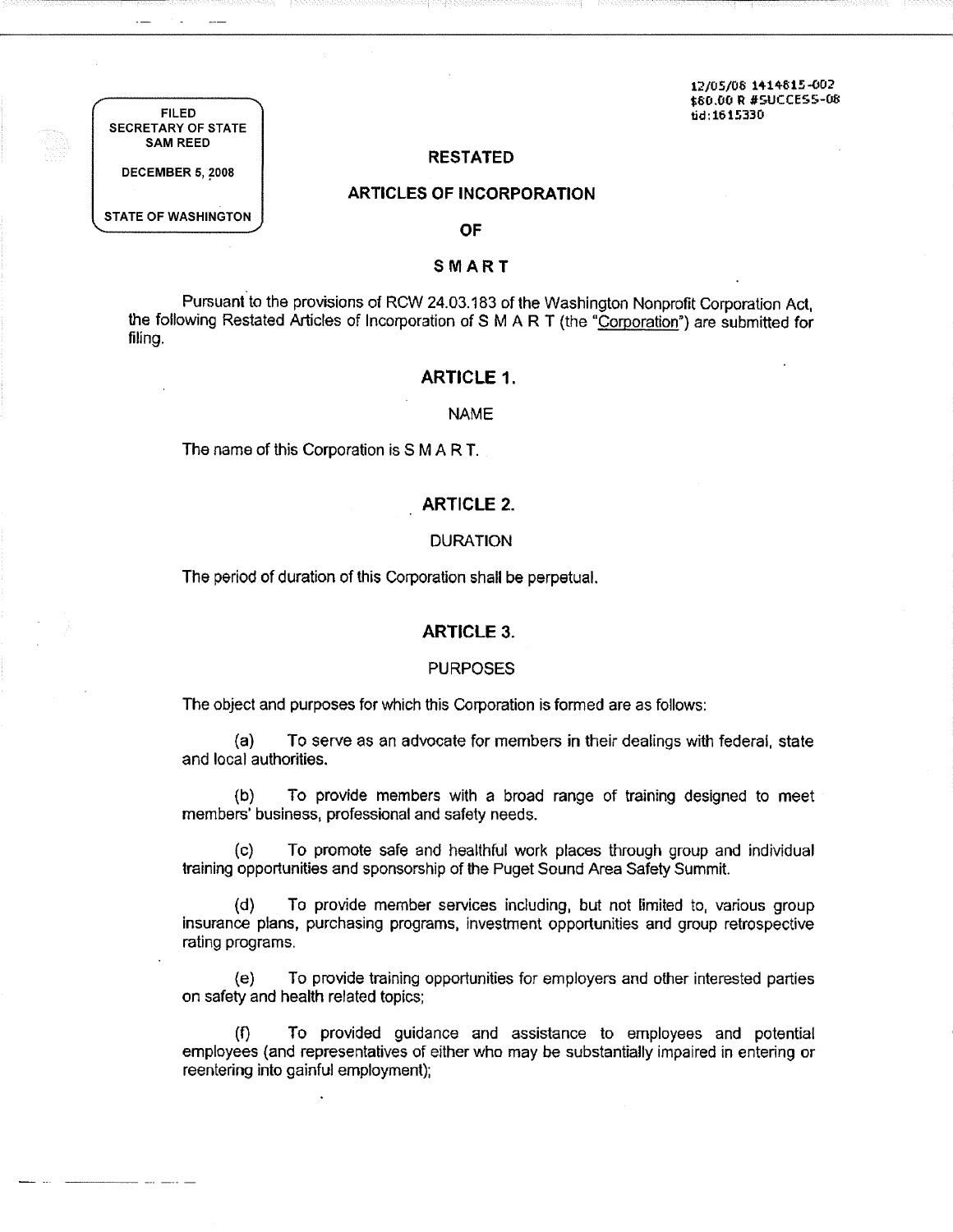(g) To act as an advocate for employers, employees and other interested parties on safe work environments; and

(h) To engage in any other lawful activity which may hereafter be authorized from time to time by the Board of Directors; provided, however, that the purposes for which the corporation is formed shall at all times be consistent with Section 501(c)(3) of the Internal Revenue Code of 1986, as it now exists or as hereafter amended (the "Code"), including within such purposes the making of distributions to organizations that qualify as exempt organizations under Section  $501(c)(3)$  of the Code.

# **ARTICLE 4.**

#### POWERS

This Corporation shall have the power to do all lawful acts or things necessary, appropriate, or desirable to carry out and in furtherance of its purposes described in Article 3 which are consistent with the Washington Nonprofit Corporation Act and Section 501(c)(3) of the Code.

# **ARTICLE 5.**

### INFLUENCE LEGISLATION

No substantial part of the activities of this Corporation shall be devoted to attempting to influence legislation by propaganda or otherwise, and the Corporation shall not participate in, or intervene in (including the publication or distribution of statements with respect to) any political campaign on behalf of or in opposition to any candidate for public office.

## **ARTICLE 6.**

## REGISTERED OFFICE AND AGENT

The address of the initial registered office of this Corporation is as follows:

10900 NE  $4<sup>th</sup>$  Street, Suite 1850, Bellevue, WA 98004-8341

The name of the initial registered agent of this Corporation at such address is as follows:

PR Corp. Services, Inc.

### **ARTICLE 7.**

#### BOARD OF DIRECTORS

The management of this Corporation shall be vested in a Board of Directors. The number of directors, and the method of selecting directors, shall be fixed by the Bylaws of this Corporation.

1880559.03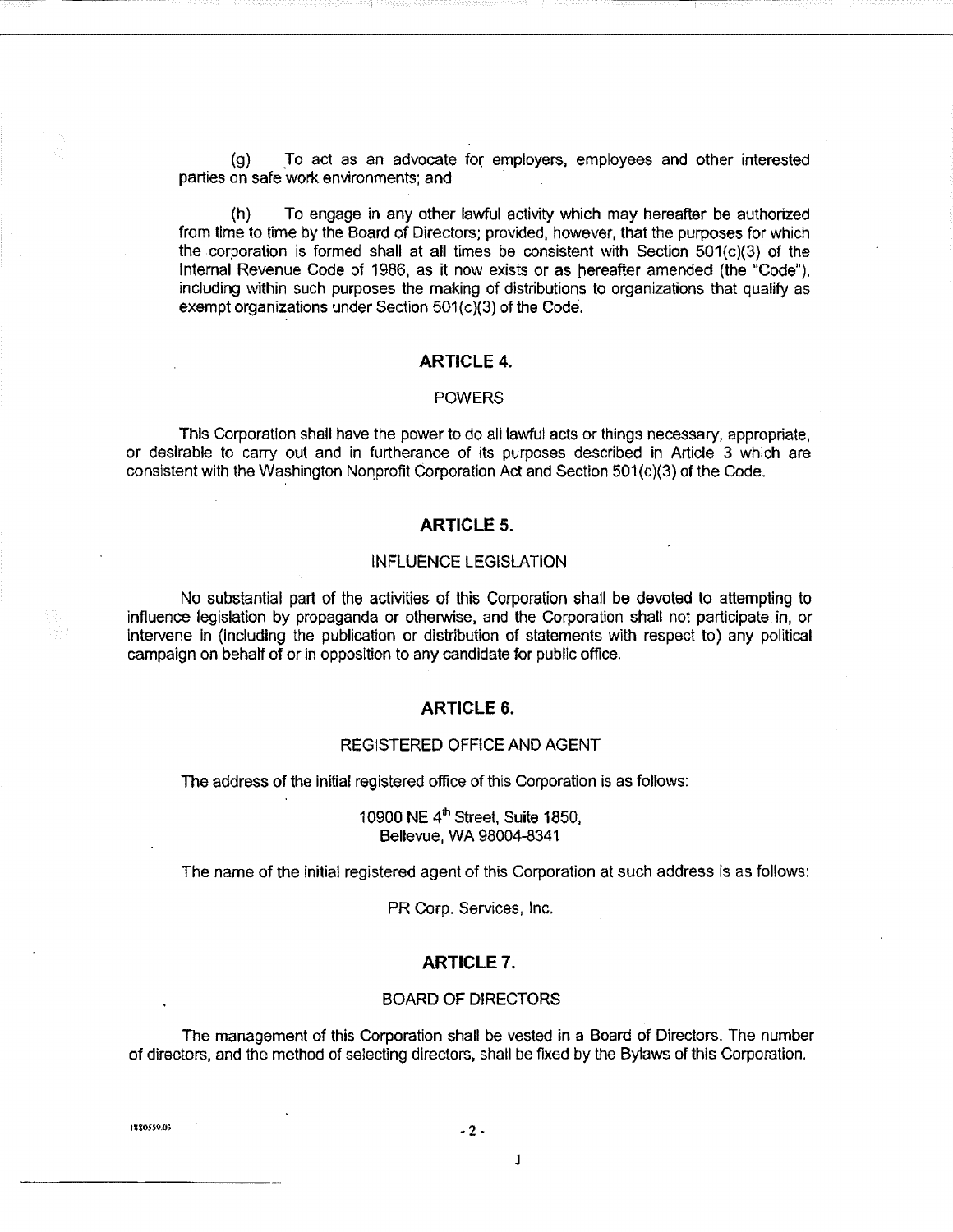Unless otherwise provided In the Bylaws, there shall be six directors on the Board of Directors.

# **ARTICLE 8.**

# **BYLAWS**

The Board of Directors is authorized to make, alter, amend, or repeal the Bylaws of this Corporation.

## **ARTICLE 9.**

#### LIMITATIONS

This Corporation shall have no capital stock and no part· of the net earnings of this Corporation shall inure in whole or in part to the benefit of, or be distributable to, any officer, director, or other individual having a personal or private interest in the activities of the Corporation, or to any person or organization other than an organization which is exempt from federal income taxation under Sections 501(a) and 501(c)(3) of the Code, except that the Corporation shall be authorized and empowered to pay reasonable compensation for services rendered, to make reimbursement for reasonable expenses incurred in its behalf, and to make payments and distributions in furtherance of the purposes stated in Article 3. Notwithstanding any other provision of these Articles, the Corporation shall not carry on any activities not permitted to be carried on (a) by a corporation exempt from Federal income tax under Section 501(c)(3) of the Code or (b) by a corporation the contributions to which are deductible under Section 170(c)(2) of the Code.

# **ARTICLE 10.**

# TRANSACTIONS INVOLVING DIRECTORS

10.1. No contracts or other transactions between this Corporation and any other corporation, and no act of this Corporation shall in any way be affected or invalidated by the fact that any director of this Corporation is pecuniarily or otherwise interested in, or is a trustee, director, or officer of, such other corporation.

10.2. Any director, individually, or any firm of which any trustee may be a member, may be a party to, or may be pecuniarily or otherwise interested in, any contracts or transactions of the Corporation; provided, that the fact that such director or such firm is so interested shall be disclosed to or shall have been known by the Board of Directors or a majority thereof.

# ARTICLE **ll.**

#### LIMITATION OF DIRECTOR LIABILITY

11.1. A director shall have no liability to the Corporation or its members for monetary damages for conduct as a Director, except for acts or omissions that involve intentional misconduct by the trustee, or a knowing violation of law by the director, or for any transaction from which the

1880559.03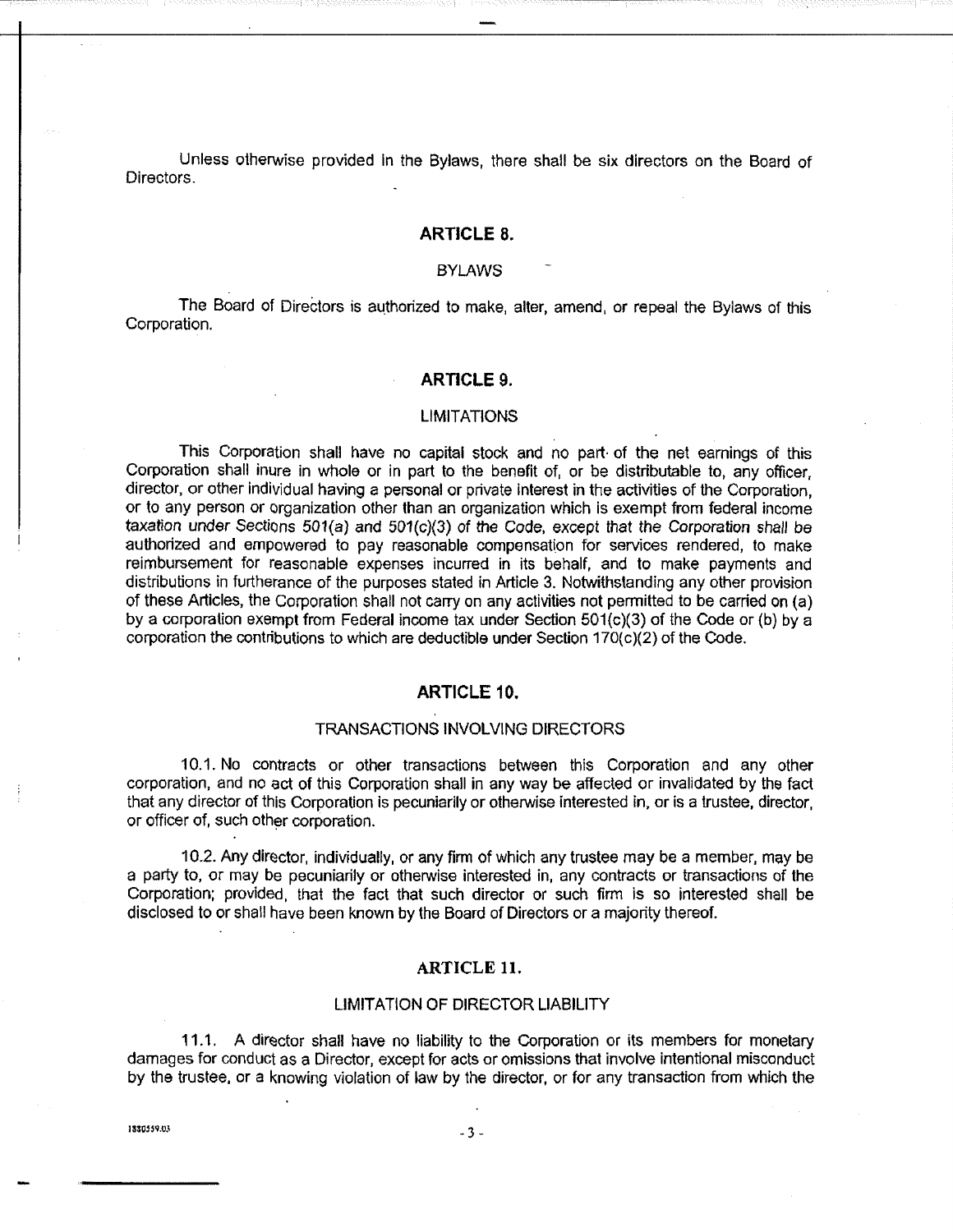director will personally receive a benefit in money, property or services to which the director is not legally entitled.

11.2. If the Washington Nonprofit Corporation Act Is hereafter amended to authorize corporate action further eliminating or limiting the personal liability of directors, then the liability of a trustee shall be eliminated or limited to the full extent permitted by the Washington Nonprofit Corporation Act, as so amended. Any repeal or modification of this Article shall not adversely affect any right or protection of a trustee of the corporation existing at the time of such repeal or modification for or with respect to an act or omission of such trustee occurring prior to such repeal or modification.

# **ARTICLE 12.**

# **INDEMNIFICATION**

12.1. Indemnification. Each person who was or is made a party or is threatened to be made a party to or is otherwise involved (including, without limitation, as a witness) in any actual or threatened action, suit or proceeding, whether civil, criminal, administrative or investigative (hereinafter a "proceeding»), by reason of the fact that he or she is or was a director or officer of the Corporation or, that being or having been such a director or officer or an employee of the Corporation, he or she is or was serving at the request of the Corporation as a director, trustee, officer, employee or agent of another Corporation or of a partnership, joint venture, trust or other enterprise, including service with respect to employee benefit plans (hereinafter an "indemnitee"), whether the basis of a proceeding is alleged action in an official capacity as such a director, trustee, officer, employee or agent or in any other capacity while serving as such a director, trustee, officer, employee or agent, shall be indemnified and held harmless by the Corporation to the full extent permitted by applicable law as then in effect, against all expense, liability and loss (including attorneys' fees, judgment, fines, ERISA excise taxes or penalties and amounts to be paid in settlement) actually and reasonably incurred or suffered by such indemnitee in connection therewith, and such indemnification shall continue as to an indemnitee who has ceased to be a director, trustee, officer. employee or agent and shall inure to the benefit of the indemnitee's heirs, executors and administrators; provided, however, that no indemnification shall be provided to any such indemnitee if the Corporation is prohibited by the nonexclusive provisions of the Washington Nonprofit Corporation Act or other applicable law as then in effect from paying such indemnification; and provided, further, that except as provided in Section 12.1 of this Article 12 with respect to proceedings seeking to enforce rights to indemnification, the Corporation shall indemnify any such indemnitee in connection with a proceeding (or part thereof) initiated by such indemnitee only if a proceeding (or part thereof) was authorized or ratified by the Board of Directors. The right to indemnification conferred in this Section 12.1 shall be a contract right and shall include the right to be paid by the Corporation the expenses incurred in defending any proceeding in advance of its final disposition (hereinafter an "advancement of expenses"). Any advancement of expenses shall be made only upon delivery to the Corporation of an undertaking (hereinafter an "undertaking"), by or on behalf of such Indemnitee, to repay all amounts so advanced if it shall ultimately be determined by final judicial decision from which there is no further right to appeal that such indemnitee is not entitled to be indemnified for such expenses under this Section 12.1 and ( 1) upon delivery to the Corporation of a written affirmation (hereinafter an "affirmation") by the indemnitee of his or her good faith belief that such indemnitee has met the standard of conduct necessary for indemnification by the Corporation pursuant to this Article 12 or (2) upon such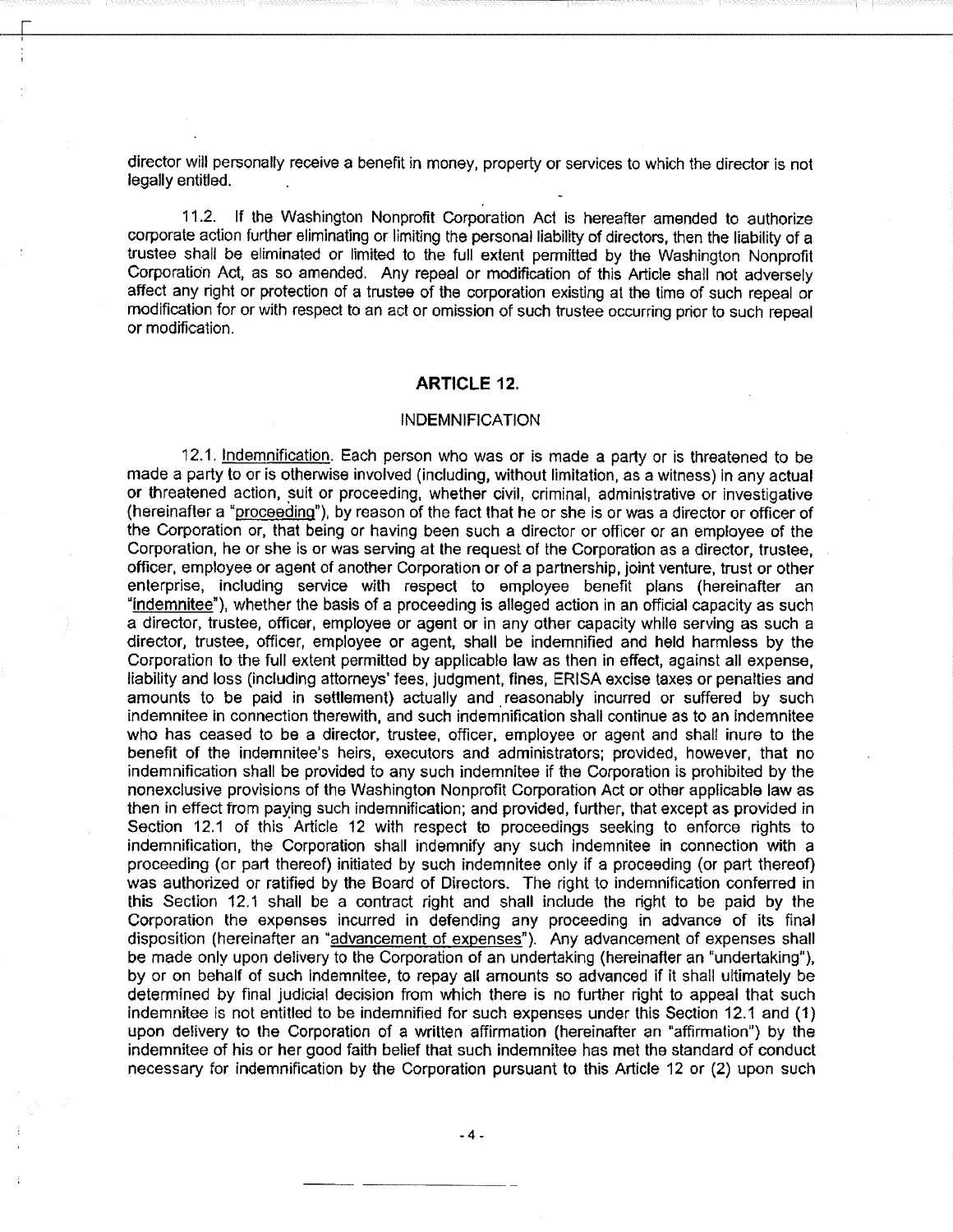determination (hereinafter a "determination") as may be permitted or required by the Washington Nonprofit Corporation Act or other applicable law.

12.2. Claim for Indemnification. If a claim· under Section 12.1 of this Article 12 is not paid in full by the Corporation within sixty (60) days after a written claim has been received by the Corporation, except in the case of a claim for an advancement of expenses, in which case the applicable period shall be twenty days, the indemnitee may at any time thereafter bring suit against the Corporation to recover the unpaid amount of the claim. If successful in whole or in part, in any such suit or in a suit brought by the Corporation to recover an advancement of expenses pursuant to the terms of an undertaking, the indemnitee shall also be entitled to be paid the expenses of prosecuting or defending such suit. The indemnitee shall be presumed to be entitled to indemnification under this Article upon submission of a written claim (and, in an action brought to enforce a claim for an advancement of expenses, where the required undertaking and affirmation or determination has been tendered to or made by the Corporation) and thereafter the Corporation shall have the burden of proof to overcome the presumption that the indemnitee is so entitled. Neither the failure of the Corporation (including the Board of Directors, independent legal counsel, or the members) to have made a determination prior to the commencement of such suit that indemnification of determination by the Corporation (including the Board of Directors, independent legal counsel, or the members) that the indemnitee is not entitled to indemnification shall be a defense to the suit or create a presumption that the indemnitee is not so entitled.

12.3. Nonexclusive Right. The right to indemnification and the advancement of expenses conferred in this Article shall not be exclusive of any other right which any person may have or thereafter acquire under any statute, provision of these Articles of Incorporation or Bylaws of the corporation, general or specific action of the Board of Directors, contract or otherwise.

12.4. Insurance. The Corporation may maintain insurance, at Its expenses, to protect itself and any director, officer, employee or agent of the Corporation or another Corporation. partnership, joint venture, trust or other enterprise against any expense, liability or loss, whether or not the Corporation would have the power to indemnify such person against such expense, liability or loss under the Washington Nonprofit Corporation Act. The Corporation may enter into contracts with any director, officer, employee or agent of the Corporation in furtherance of the provisions of this Article and may create a trust fund, grant a security interest or use other means (including, without limitation, a letter of credit to ensure the payment of such amounts as may be necessary to effect indemnification as provided in this Article.

12.5. Board Rights. The Corporation may, by action of the Board of Directors, grant rights to indemnification and advancement of expenses to employees and agents of the Corporation with the same scope and effect as the provisions of this Article with respect to the indemnification ad advancement of expenses of Directors and officers of the Corporation or pursuant to the rights granted pursuant to, or provided by, the Washington Nonprofit Corporation Act or otherwise.

# **ARTICLE** 13.

## DISTRIBUTIONS UPON DISSOLUTION

Upon any dissolution of this Corporation under provisions of the laws of the State of Washington for nonprofit corporations, all of its assets remaining after payment of creditors shall be